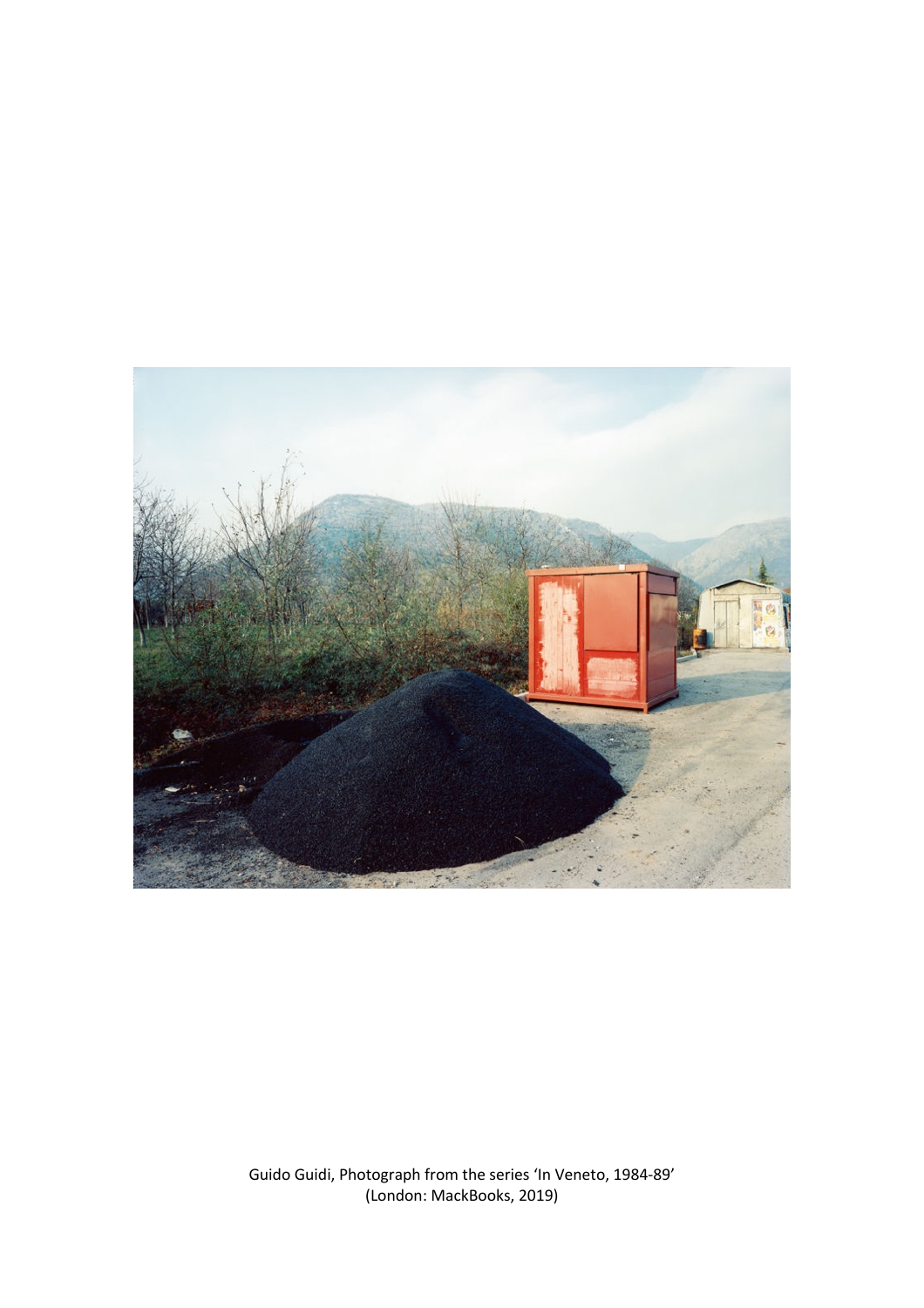## OASE #110

## **A Project of the Soil**

David Peleman, Paola Viganò, Martina Barcelloni, Elsbeth Ronner (eds.)

*All this intends to shift our attention from the building to the ground: to that surface which is shared by more buildings, and which cannot be reduced to a pure technical space. . . . I claim that it is not only a matter of modifying the use of what already exists or of replacing it with new architectures, of filling unfinished parts of cities, but that today it is also about, if not above all, design and avoiding to treat the soil in a trivial, reductive, technical and unarticulated way.*

— Bernardo Secchi, 'Progetto di suolo', 1986

With 'Project of the Ground', an article published in *Casabella* in 1986, Bernardo Secchi drew the attention of his public not only to what he denounced as being a 'general impoverishment' of the urban discourse, but also and even more interestingly to the role that – within this 'impoverishment' – was played by the gradual but inexorable removal of the 'ground' from the urbanist's preoccupation. According to the author, such a removal, or more precisely, its 'gradual and dramatic reduction' – in plans and projects – to a mere, 'technical medium', witnessed not only a certain degree of cultural decay in the architectural milieu, but also the interruption of a 'long-lasting and fruitful reflection' on the role played by open and collective 'ground' within the project of the city, a 'research program' that had been animated and consistently nourished by the Modern Movement's visions and hypotheses and by its ambitious project of emancipation, gradually abandoned and forgotten. Today, while the ecological, energy and social transition together with the emergence of a radically new form of city require us to deeply reformulate our project of society, Secchi's warning sounds particularly up-to-date, especially from the perspective of a necessary revision of the contemporary urban and territorial project and the related design practice. In this context, where we are forced to review established tools and categories of the urban project, Secchi's intuition acquires new relevance and strength, making its reappraisal an urgent task.

More in particular, as soils within cities become widely and increasingly recognised as a fundamental resource that provide a wide range of ecosystem services, and an effective agent to contrast climate change, the 'Project of the Ground' requires a shift towards a 'Project of the Soil' in which the open space, the 'space between things', can no longer be conceptualised as a surface and demands – instead – to be understood as a living thickness, a volume in four dimensions. Soils, although degraded and fragmented, call to be looked upon with a new gaze, to be rearticulated in a new project aimed at the construction of a shared, productive and inhabited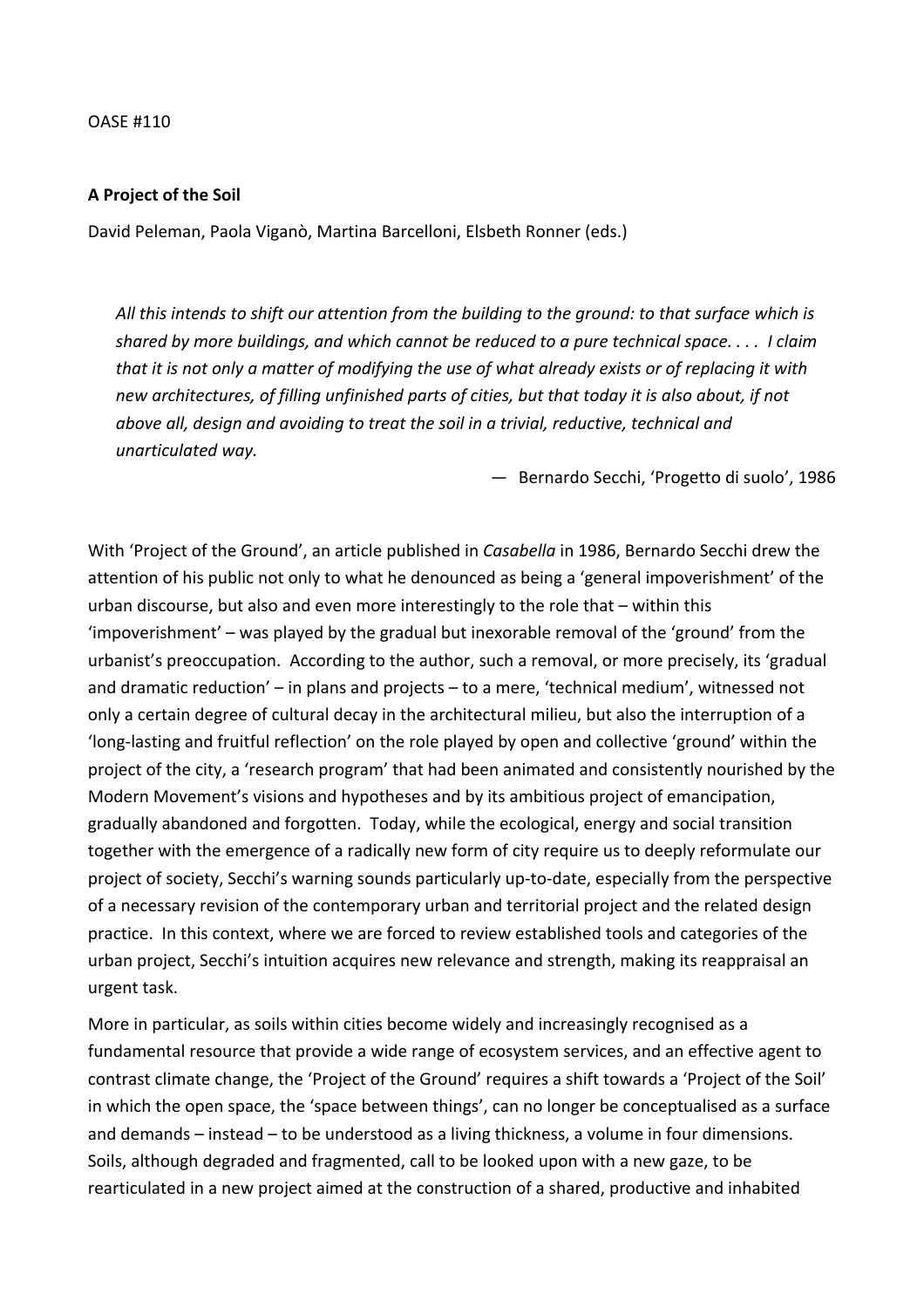nature, containing different elements of urbanity and offering – at the same time – a more resilient and sustainable environment for all. 'New soils' created by man and resulting from different formation processes, spatially reorganised through multiple urban and territorial operations such as excavations, embankments or terracing, and regularly maintained by the intervention of a multitude of actors, represent today a strong urban and ecological potential. The challenge is to modify our perception of these spaces, which might become the gardens or the public spaces of the urbanised territory of the future.

The objective of (re)building the city on the city – as induced by the European scenario 'No net land take by 2050' or by national prescriptions as the Swiss 'Urbanisation vers l'intérieur' – risks being banalised and translated into oversimplified solutions consisting of simple variations of an 'infill procedure', sacrificing the last reserves of open soils uncritically considered worthless because already 'compromised' by the urban tissue that includes them. The bias on which these accounts are based raises a paradox: urbanisation is correctly identified as the greatest threat in terms of land consumption, but it is hardly considered as a lever to conceive the solution. Too often, urbanisation is still perceived as a threat, as the mere consumption and destruction of soils, which should be limited by measures of concentration. Undoubtedly, given the slow pace of their formation, soils are a non-renewable resource on a global scale and a fundamental support for food production; however, neglecting their multifunctionality and capacity to be 'artificially' regenerated within an urban context shatters any possibility of including them as fundamental components of the new urban project. By preserving and enhancing the quantity and quality of diversified open and cultivable spaces already present within the city-territory, urban and metropolitan areas could become not only a problem but also part of the solution.

This issue of *OASE* is dedicated to the radical transformation that urban and territorial design and – more specifically – the design of open space is experiencing and will increasingly experience in the future, in relation to the recognition of soil as a fundamental resource providing a wide range of ecosystem services and an effective agent to contrast climate change. We aim to collect a series of insights from the front, a series of voices testifying a radical transformation on the frontier of urban design and architecture. Abstracts that propose an interdisciplinary approach are encouraged. Three possible trajectories are put forward to develop the abstracts:

*1. Soil as urban design challenge.* The recognition of urban soils' value and of the importance of preserving/enhancing their quantity and quality within the urban fabric, contains – in itself – the foundations of an alternative urban project. In this perspective, how should urban design, understood as a privileged tool for city and soil regeneration, substantially revise its tools and categories to vehiculate an ambitious project for the city of tomorrow?

*2. Towards an urbanism of living soil*. At the territorial scale, the perspective according to which urbanisation is considered only a threat to the environment and soil as a capital to be merely protected, is radically altered by the recognition of soil as a 'living organ'. Within a new (co-